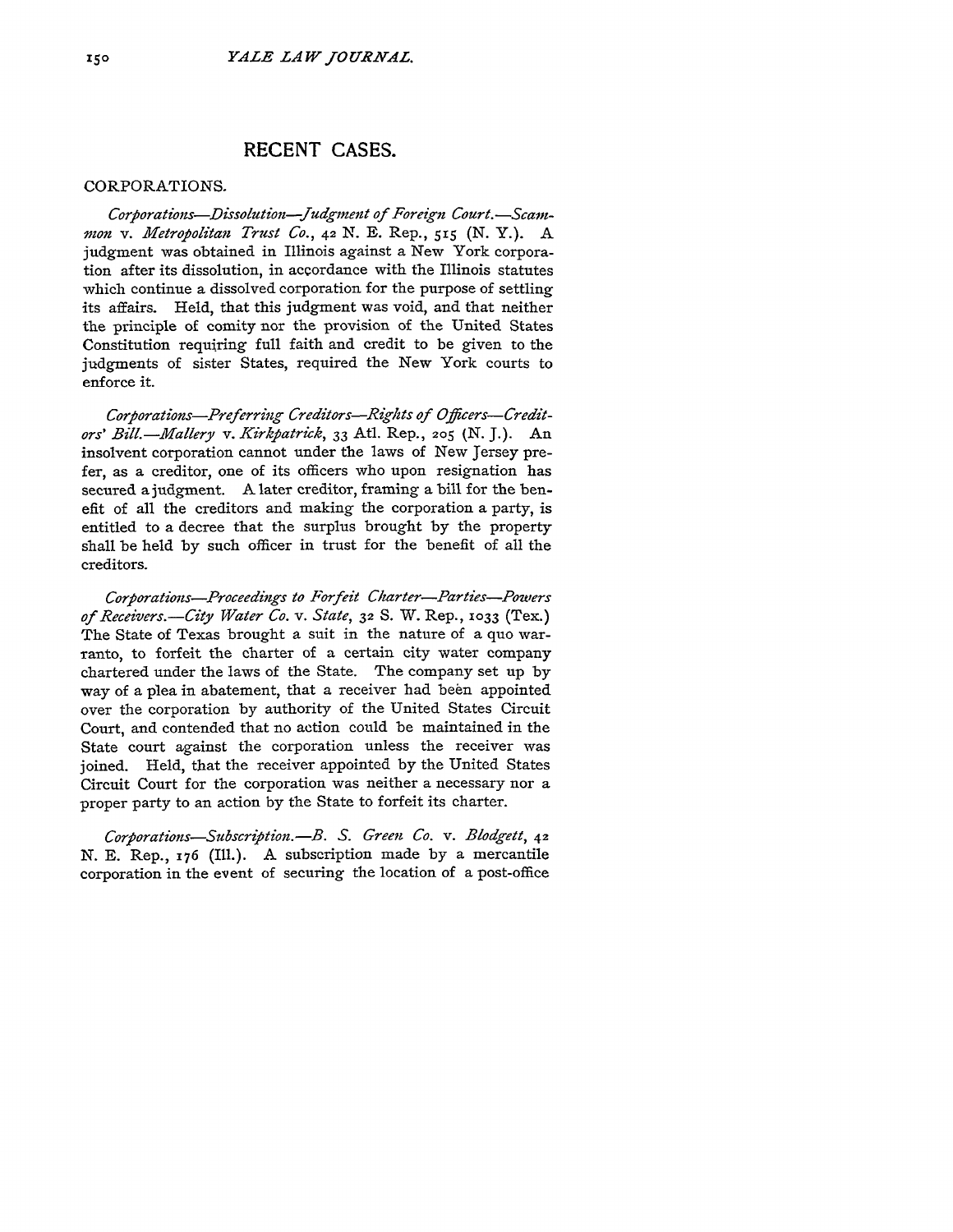near its place of business is collectable, since such location being of direct financial advantage to the company constitutes a sufficient consideration.

*Foreign Corporations- Loan secured by Mortgage.-State v. Bristol Savings Bank,* 18 So. Rep., 533 (Ala.) Act 14, Sec. 4, **of** the Alabama constitution provides that "no foreign corporation shall do any business in this State without having at least one known place of business and an authorized agent or agents therein." A foreign corporation placing a loan secured by mortgages on land in that State was held to be doing business within the constitution.

*Railroad Companies-Foreign Competing Lines.-State v. Port Royal & Ga. Ry. Co., et. al.,* **23 S.** E. Rep., .383 (So. Car.). This was a case where a railroad incorporated under act of Legislature of the State of Georgia, by purchasing a majority of the capital stock and general mortgage bonds of a railroad in South Carolina acquired control of its management and ran it to further its own interests. It was held that a foreign railroad corporation, on the ground of public policy, cannot acquire the stock and thereby the management of a domestic competing line.

*Validity of Judgment in a Foreign State. -Hubbard v. American Ins. Co.,* **70** Fed. Rep., 8o8. A Nebraska corporation was sued in a Colorado State court, and judgment was rendered against it. The defendant pleaded to the jurisdiction because of insufficiency of service. Recovery on this judgment was sought through the U. S. Circuit Court in the corporation's home state. The latter court held that the judgment was not void, and that the question as to the jurisdiction of the former court in rendering the judgment could not be raised again.

#### PLEADING.

*Election of Remedies- Trespass or Nuisance.-Follett et al.* v. *Brooklyn El. R. Co. et al.,* **36** N. Y. Sup., 2oo. Abutting property owners brought an action against an elevated railway company to enjoin the operation of the road for rental damages. Held, that inasmuch as the plaintiffs had a right to plead and prove the facts upon which their case depended, they could not be compelled to elect whether they would try the cause as for a continuing trespass or as for a nuisance.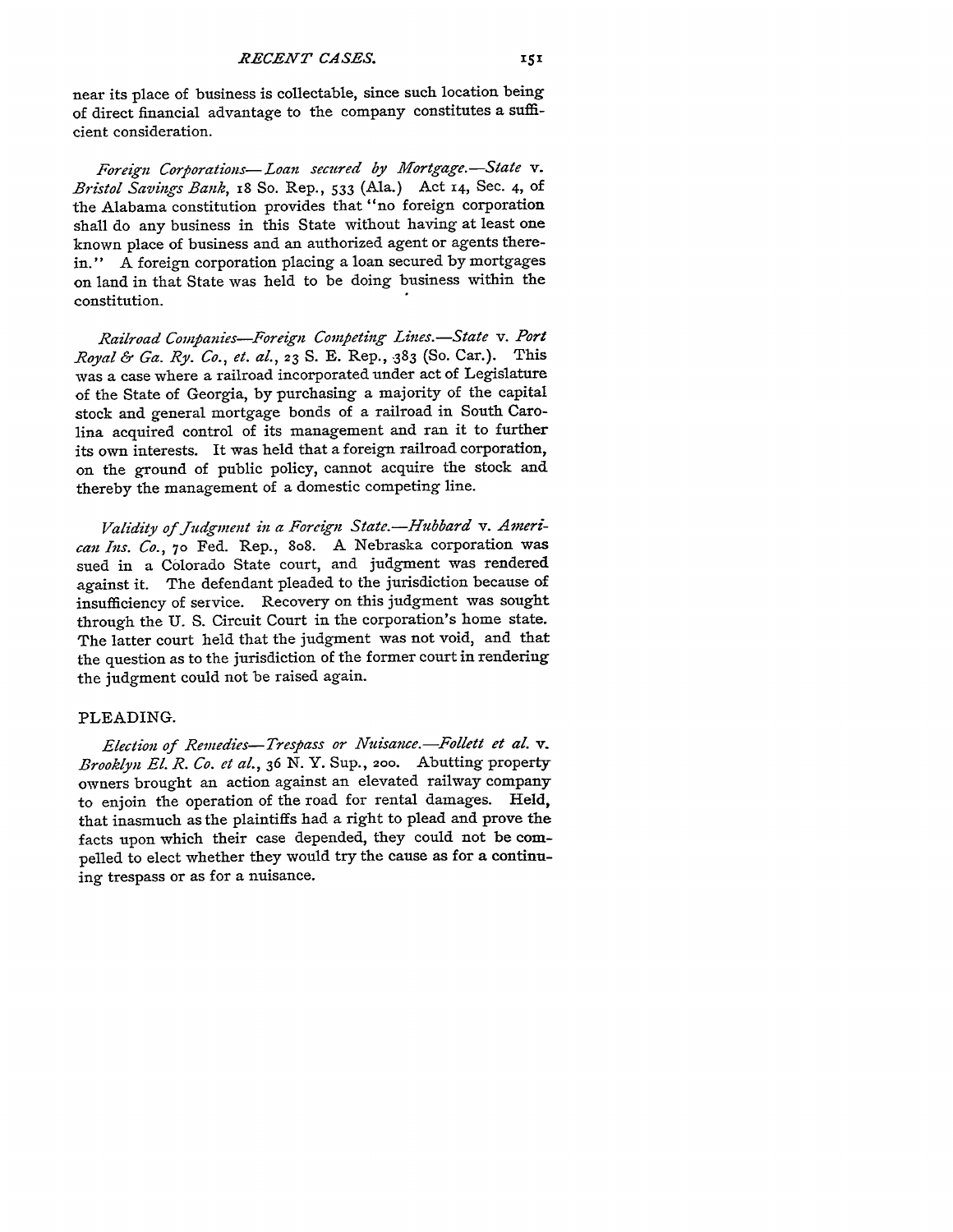Pleading-Equity Amendment.-Wolverton et al. v. George H. *Taylor et al.,* 42 N. **E.** Rep., **49** (Ill.). This was a suit which had been pending for eight years, and been twice appealed. The Appellate Court. sustained the trial court in its refusal to amend the bill at the plaintiff's request, so as to add a new complainant, holding that while such amendment might properly have been allowed in view of the long continuance of litigation, the refusal was no error.

*Pleading-Overruling Demurrer-Effect.-Cummings et al. v. Daugherty,* **i8** So. Rep., **657** (Miss.). In an action to recover usurious interest, the defendant demurred, assigning three causes of demurrer, of which the first was overruled and the second and third sustained with leave to defendant to plead to the modifieddeclaration. It was held that a demurrer must be sustained or overruled in its entirety, and the declaration of the plaintiff thus stood unanswered.

#### WILLS.

*Nuncupative Will- Validity-Reduction to Writing.-Bellamy v. Peelor,* **23** S. **E.** Rep., 387 (Ga.). In testing the validity of an alleged nuncupative will, if the evidence shows that the maker had time and opportunity to reduce it to writing but failed to do so, the will is invalid.

*Wills-Attestation Clause-Berberet v. Berberet, et al., 33 S.* W. Rep., 61 (Missouri). The plaintiff asked that a will be set aside as not properly executed because it contained no attestation clause. The court held that if the will was signed by the testatrix in the presence of two witnesses, who subscribed their names in her presence, it was sufficiently evident in what capacity they had signed.

*Wills-Construction-Byrne et al. v. Weller et al., 33* S. W. Rep., **421** (Ark.). Where a testator gave his wife a life estate in all of his property and then after certain bequests gave the remainder of the land to his wife to dispose of as she might choose at her death, it was held that by virtue of the last clause, the wife held a fee in the residue of the land.

*Wills-Revocation-Presumption. -Boyle v. Boyle et al.,* 42 **N. E.** Rep., **140** (Ill.). This was a petition for the revocation of letters of administration on the estate of Joseph Boyle, deceased, brother of both parties to the action, and for the probate of an.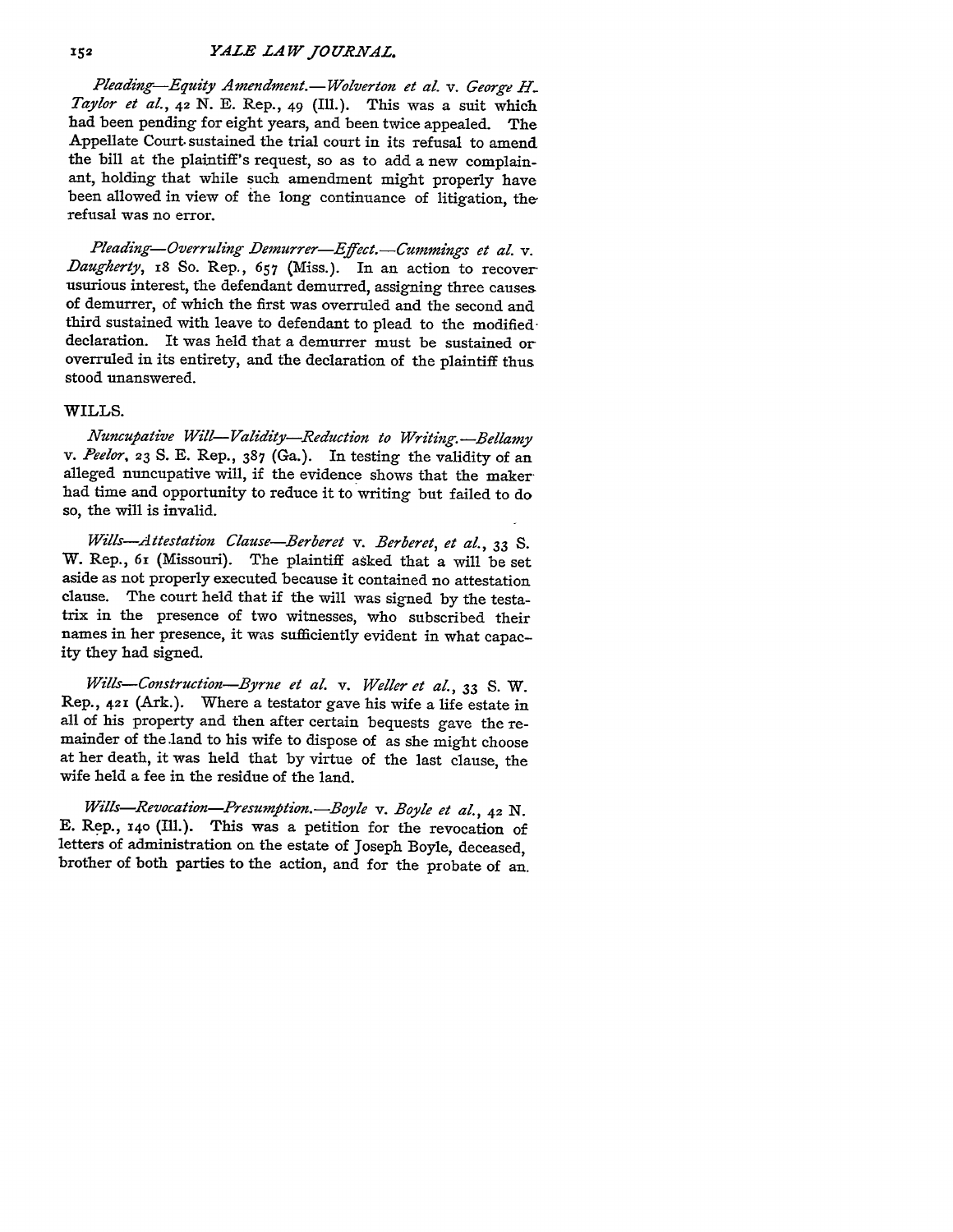*.RECENT CASES.*

alleged will of said decedent. Evidence established the fact that deceased, in presence of plaintiff and in favor of his son, had executed a will, leaving same with an attorney for safe keeping; that later and in company with defendant, deceased had called for the will, which was never seen again. The court declined to admit said will to probate, holding that under the aforenamed circumstances, the presumption prevailed that it was destroyed **by** the testator or under his direction.

## **MISCELLANEOUS.**

*Collision between Sailing Vessels-Holding Course-Duty to Lie By-Drowning of Seamen.-Crowell et al. v. Grant et al.,* **7o** Fed. Rep., **270.** Between a vessel sailing free and one sailing closehauled the former is obliged to make way. If she fails to change her course and damage results she is liable. Failure to lie **by** on the part of the uninjured vessel is a breach of duty which renders said vessel liable for the death of the seamen, and the executors of said seamen may collect damages for physical and mental suffering experienced while drowning.

*Collision of Steamboats in Ciannel-Rigtits of Cargo Owners.- Canton Ins. Co. v. Claimants of the Victory,* **68** Fed. Rep., **<sup>395</sup>**(Va.). The loss occasioned **by** the collision of two steamers, occurring in a river channel and in the, day time, thus resulting from evident mismanagement, falls upon the vessels and not upon the cargo owners. The latter have rights which are distinct from those of the vessel owners and are entitled to complete indemnity.

*Conspiracy Against Fellow Workilen-Civil Action.-Clemitt et al. v. Watson,* **42 N. E.** Rep., **367** (Ind.). An agreement made **by** workmen to quit work unless their employer discharge a man objectionable to them, is lawful. No personal liability is incurred in civil or criminal action for the carrying out of such an agreement, in the absence of any threats, violence or intimidation.

*Contract with State-Assignment-Carter v. State, 65* **N.** W. Rep., **422 (S. D.).** Where the commissioner of public printing contracted with a firm -to do the public printing for the term of one year, and the firm assigned the contract and the assignee sued the State for damages for the breach thereof; it was held that there being no statutory provision to the contrary, such a -contract was assignable.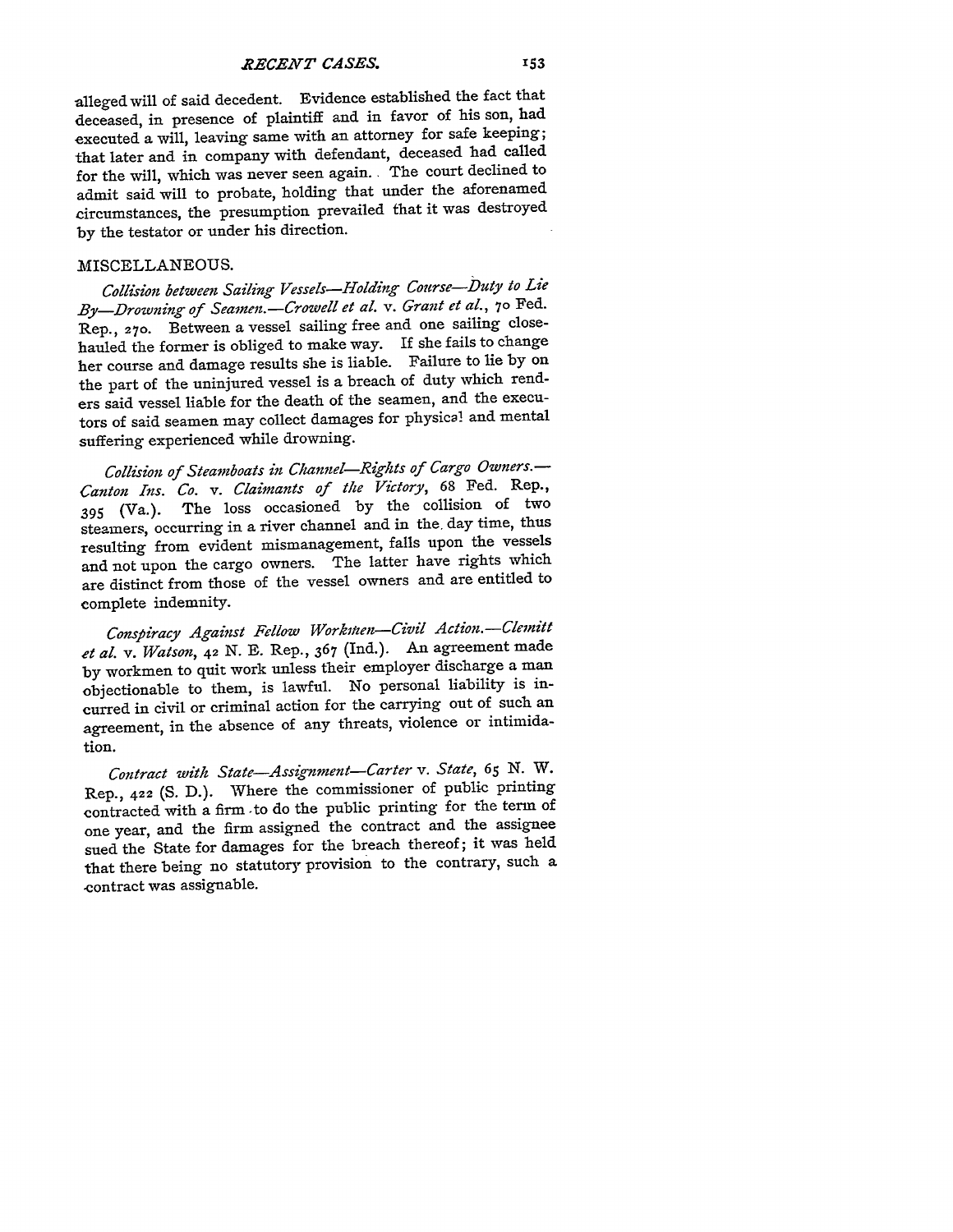### **<sup>154</sup>***YALE LAWJ OURNAL.*

*Criminal Law-Club Room-Gaming House.-Commonwealth* v. *Blankinship et al.*, 42 N. E. Rep., 115 (Mass.). Complaint charged defendant with being present in rooms used as a common gaming-house. Defendant answered that there was no cause of action since rooms were those of a private club. Held that club rooms used for gambling, by members and their invited guests, is a common gaming house, "common" in this connection not necessarily meaning open to all the public.

*Homicide-Murder and Manslaughter-Resisting Arrest-Instructions. -Brown v. United States,* 16 Supreme Court Rep., **29.** The defendant killed two officers, who mistaking him for another person, were unlawfully attempting his arrest. The trial judge charged the jury that such killing was not murder but manslaughter, "unless done in such a way as to show brutality, barbarity and a wicked'and malignant purpose. If done in this way it would be murder." Held, that this instruction was erroneous, since it allowed the jury to bring in a verdict of murder because of the manner of the killing, even though apart from the way in which life was taken the facts made a case of manslaughter.

*Libel and Slander-Charging Bribery of Voters-Identification of Plaintiff-Instructions.* **-** *Van Ingen v. Mail and Express Co., <sup>35</sup>* N. Y. Sup., 838. It was stated in the defendant's newspaper that 'the London head of a large New York firm of cloth jobbers' was the leader of a movement to raise funds abroad to buy votes. Such publication was held libelous *per se* and was none the less libelous because the accusation did not designate the plaintiff by name. Extrinsic evidence was held admissible to show that the article referred to the plaintiff.

*Railroad Foreclosure-Receivers- Unsecured Debts.-Wood v. N Y. & N. E. Ry. Co. et al.,* 7o Fed. Rep., **741** (Mass.). A claim for a debt contracted for the supply of materials necessary for the operation of a railroad from day to day "as a going concern" was held to be within the classes of preferred claims to be paid by the receivers out of the income of the road. In order to sustain a preferred claim the creditor must show that the materials supplied were necessary to keep the road  $a_4$ " going concern" and were indispensable to the safe carriage of the public.

*Street Railroad-Injury to Passengers.- Waiver of Statutory wimnunity.- Vail v. Broadway.R. R. Co.,* Brooklyn, **42** N. **E.** Rep.